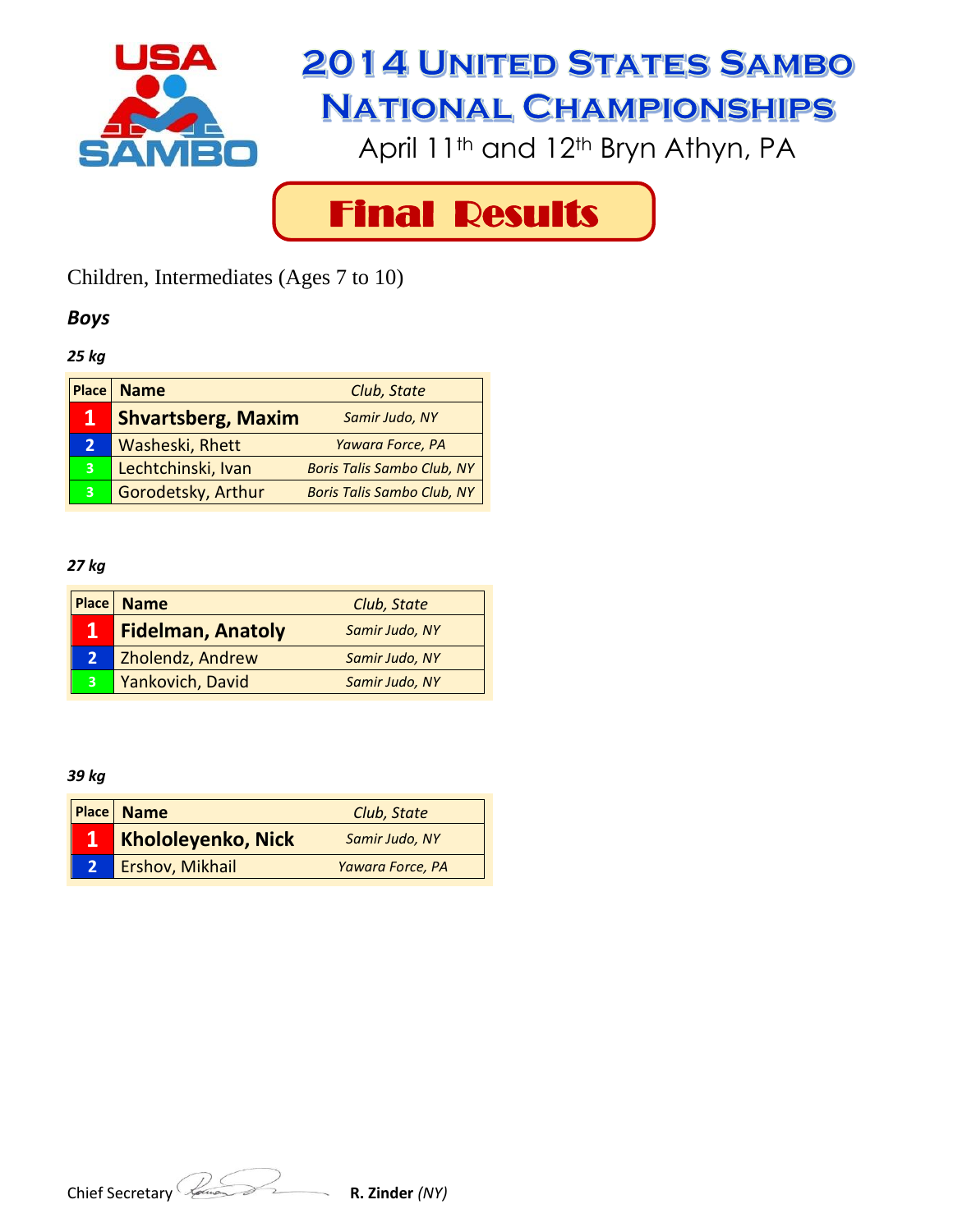

April 11<sup>th</sup> and 12<sup>th</sup> Bryn Athyn, PA



Children, Schoolboys/girls (Age 11 to 14)

# *Boys*

## *38 kg*

|              | Place   Name            | Club, State                       |
|--------------|-------------------------|-----------------------------------|
| 1            | <b>Washeski, Colton</b> | Yawara Force, PA                  |
| $\mathbf{2}$ | Dopilko, Michael        | Yawara Force, PA                  |
| 3            | Duffy, Daniel           | <b>Boris Talis Sambo Club, NY</b> |
| 3            | Werda, Nick             | <b>Team Renegade, NY</b>          |

#### *42 kg*

|    | <b>Place Name</b> | Club, State      |
|----|-------------------|------------------|
|    | Dopilko, Oleh     | Yawara Force, PA |
| V. | Piatrowski, Marek | Yawara Force, PA |

## *46 kg*

| <b>Place Name</b> | Club, State         |
|-------------------|---------------------|
| 1 Cronk, Justin   | <b>SUDA MMA, MI</b> |
| Sinay, Mark       | Samir Judo, NY      |

#### *50 kg*

| <b>Place Name</b>   | Club, State                       |
|---------------------|-----------------------------------|
| <b>Cronk, Jacob</b> | <b>SUDA MMA, MI</b>               |
| Eisen, Daniel P.    | <b>Boris Talis Sambo Club, NY</b> |

|             | <b>Place Name</b> | Club, State                   |
|-------------|-------------------|-------------------------------|
|             | Levin, Benjamin   | Samir Judo, NY                |
| $2^{\circ}$ | Krivitsky, Victor | Yawara Force, PA              |
| 3           | Gallego, James    | <b>Tiger Martial Arts, NY</b> |

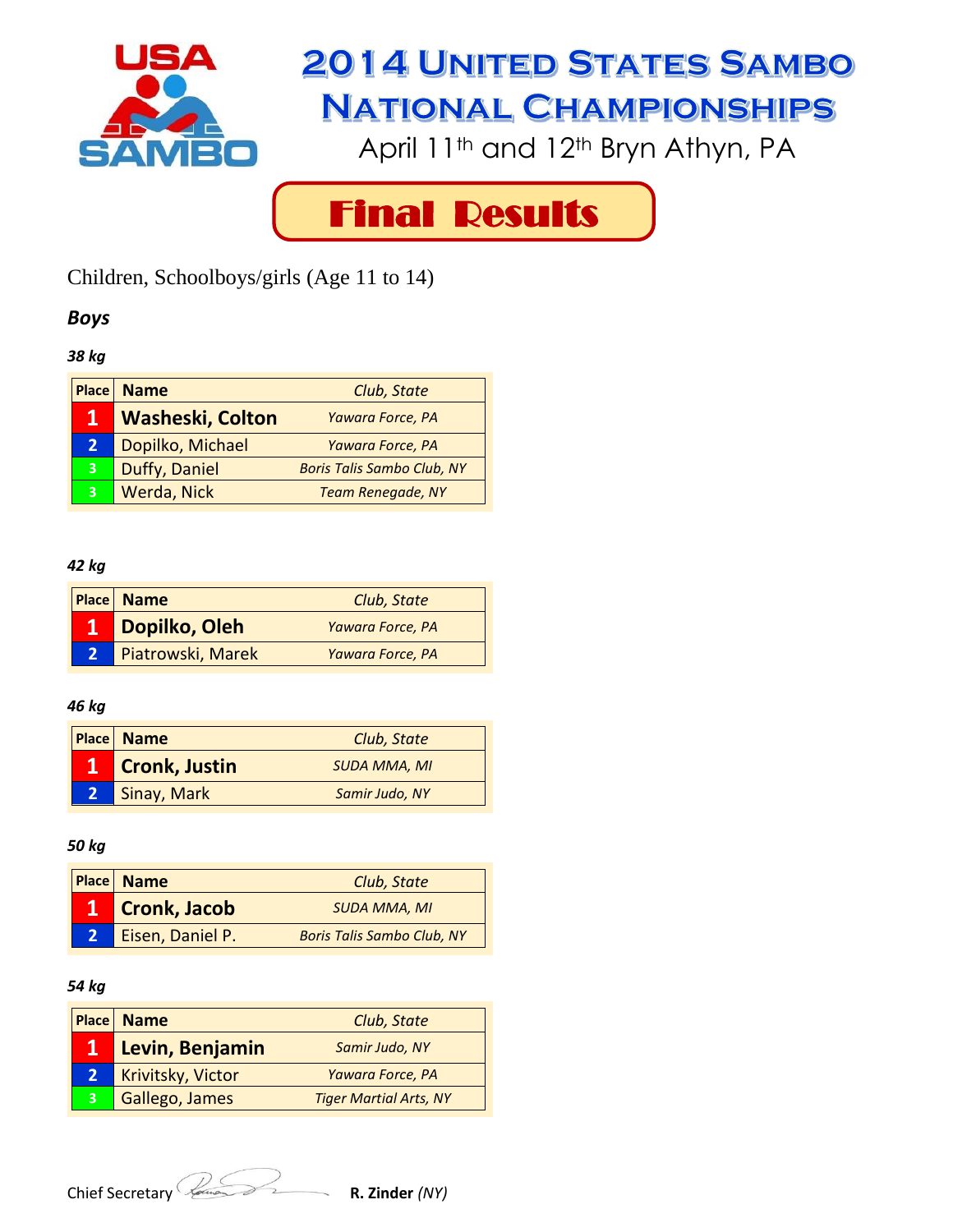

April 11<sup>th</sup> and 12<sup>th</sup> Bryn Athyn, PA

Final Results

#### *59 kg*

| <b>Place</b> Name        | Club, State              |
|--------------------------|--------------------------|
| <b>Mathura, Rahul</b>    | <b>Team Renegade, NY</b> |
| Magitman, Michael Daniel | Spetsnaz USA, IL         |

#### *65 kg*

| <b>Place Name</b>       | Club, State                       |
|-------------------------|-----------------------------------|
| <b>lavorski, Dennis</b> | <b>Boris Talis Sambo Club, NY</b> |
| Yetkofsky, Trevor       | <b>Team Renegade, NY</b>          |

#### *Over 71 kg*

|                | <b>Place Name</b>    | Club, State                       |
|----------------|----------------------|-----------------------------------|
|                | <b>Alvarez, Ryan</b> | <b>Team Renegade, NY</b>          |
| 2 <sup>1</sup> | Zolotnikov, Brian    | <b>Boris Talis Sambo Club, NY</b> |

## *Girls*

#### *Over 65kg*

| Place Name            | Club, State              |
|-----------------------|--------------------------|
| <b>Dixon, Shannon</b> | <b>Team Renegade, NY</b> |

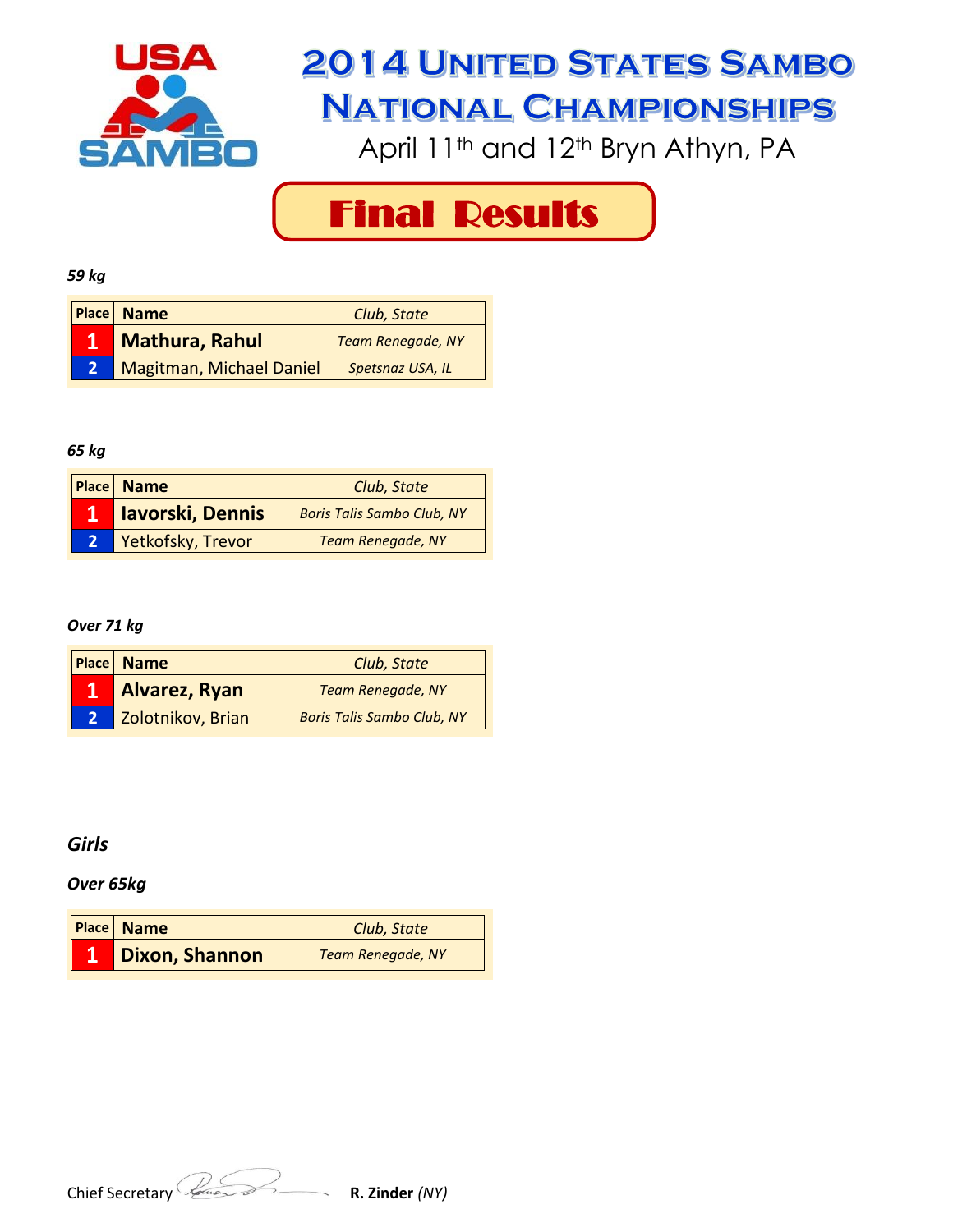

April 11<sup>th</sup> and 12<sup>th</sup> Bryn Athyn, PA



Cadets (Age  $15 - 16$ )

# *Males*

## *55 kg*

|                | <b>Place   Name</b>        | Club, State      |
|----------------|----------------------------|------------------|
| $\mathbf{1}$   | <b>Akhmetov, Nursultan</b> | <b>MN</b>        |
| 2 <sup>1</sup> | Izerkin, Ruslan            | Yawara Force, PA |
| $\overline{3}$ | Cianfarra, Lucas           | Yawara Force, PA |

## *60 kg*

| <b>Place Name</b>      | Club, State                       |
|------------------------|-----------------------------------|
| <b>Bochkov, Kirill</b> | CO                                |
| <b>Zhuravel, Steve</b> | <b>Boris Talis Sambo Club, NY</b> |

## *66 kg*

| <b>Place</b> Name | Club, State |
|-------------------|-------------|
| <b>Hall, Alex</b> | JMJC, NY    |

### *72 kg*

| <b>Place Name</b>   | Club, State                        |
|---------------------|------------------------------------|
| Zviadauri, Gaga     | <b>Georgian Wrestling Club, NY</b> |
| Faledysh, Volodymyr | Yawara Force, PA                   |

| <b>Place Name</b>       | Club, State |
|-------------------------|-------------|
| <b>Akarashev, Islam</b> | GF          |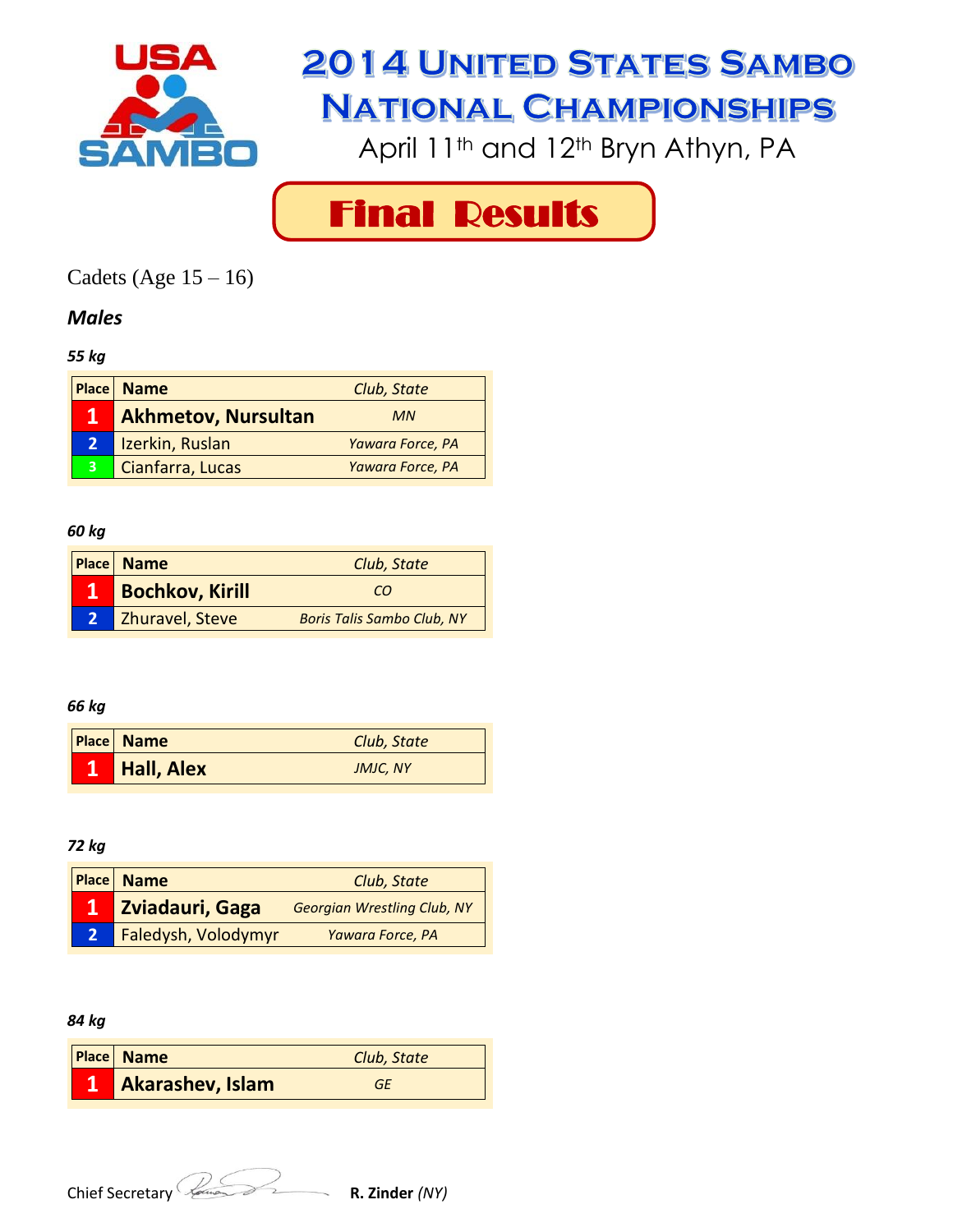

April 11<sup>th</sup> and 12<sup>th</sup> Bryn Athyn, PA



Juniors and Youth (combined),  $(Age 17 - 20)$ 

## *Men*

#### *68 kg*

| <b>Place</b> | <b>Name</b>             | Club, State        |
|--------------|-------------------------|--------------------|
|              | <b>Cianfarra, Dante</b> | Yawara Force, PA   |
| 2            | Garza, Jose D.          | Universal Judo, TX |
| 3            | Gevorgyan, Armen        | CА                 |
| 3            | Benton, Dylan J.        | Guerrera BJJ, NJ   |

## *74 kg*

|                | <b>Place</b> Name          | Club, State                       |
|----------------|----------------------------|-----------------------------------|
|                | <b>Tomczak, Matthew C.</b> | Semper Fi MMA, NJ                 |
| 2 <sup>1</sup> | Fleyshman, Stanley M.      | <b>Boris Talis Sambo Club, NY</b> |

# *82 kg*

|              | <b>Place Name</b>                                       | Club, State              |
|--------------|---------------------------------------------------------|--------------------------|
|              | <b>Prangishvili, George</b> Georgian Wrestling Club, NY |                          |
| $\mathbf{2}$ | Skylar, Eric                                            | <b>Team Renegade, NY</b> |
| 3            | Rivera Jr., Noel                                        | <b>Yawara Force</b>      |

*90 kg*

| <b>Place Name</b>     | Club, State              |
|-----------------------|--------------------------|
| Lanchinskas, Arthuras | <b>Brighton Judo, NY</b> |

### *Over 100 kg*

|                | <b>Place   Name</b>  | Club, State      |
|----------------|----------------------|------------------|
|                | Pedchenko, Victor O. | Yawara Force, PA |
| 2 <sup>1</sup> | Irabli, Nicholas     | <b>JMJC, NY</b>  |
| 3              | Aloian, Arthur       | Yawara Force, PA |

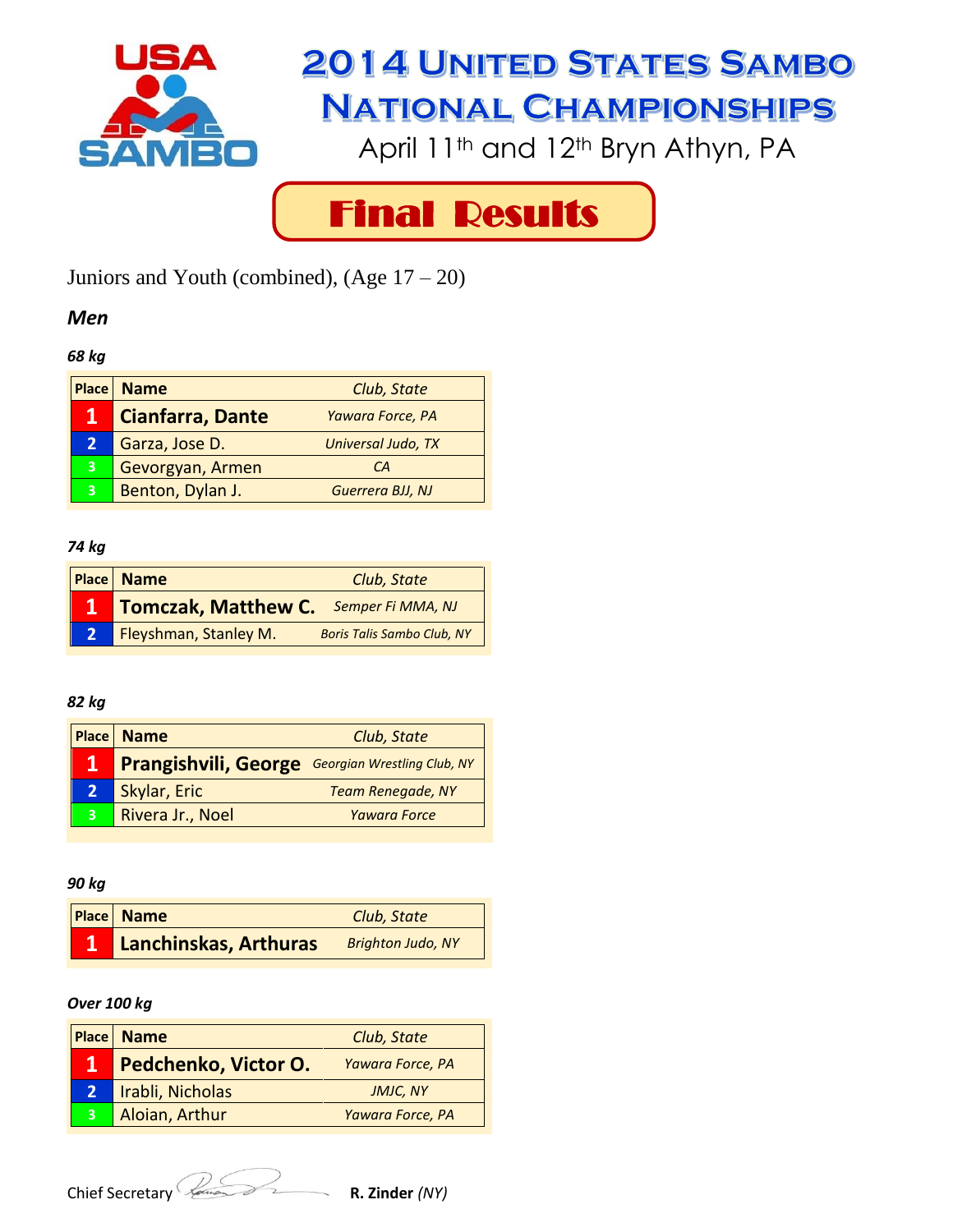

April 11<sup>th</sup> and 12<sup>th</sup> Bryn Athyn, PA



Juniors and Youth (combined),  $(Age 17 - 20)$ 

# *Women*

*68 kg*



# Seniors (1995 and older)

*Men*

*62 kg*

| <b>Place Name</b>  | Club, State        |
|--------------------|--------------------|
| Taylor, Andre      | Universal Judo, TX |
| Lascano, Victor J. | Guerrera BJJ, NJ   |

## *68 kg*

| <b>Place</b> | <b>Name</b>              | Club, State        |
|--------------|--------------------------|--------------------|
|              | Popov, Evgeny S.         | <b>ITC NY, NY</b>  |
| $\mathbf{2}$ | Garza, Jose D.           | Universal Judo, TX |
| 3            | Kozitskiy, Nikolay       | Yawara Force, PA   |
| 3            | Medina Jr., Ivan Antonio | Yawara Force, PA   |

## *74 kg*

| <b>Place</b> | <b>Name</b>         | Club, State                |
|--------------|---------------------|----------------------------|
| 1            | Haraguchi, Naoya    | Metro Orlando Judo Kai, FL |
| $\mathbf{2}$ | Rosario Jr., Fabian | Guerrera BJJ, NJ           |
| 3            | Szulinski, Wojciech | <b>SGJC, NY</b>            |
| 3            | Kartana, Peter      | <b>ITC NY, NY</b>          |

Chief Secretary *R. Zinder (NY)* 

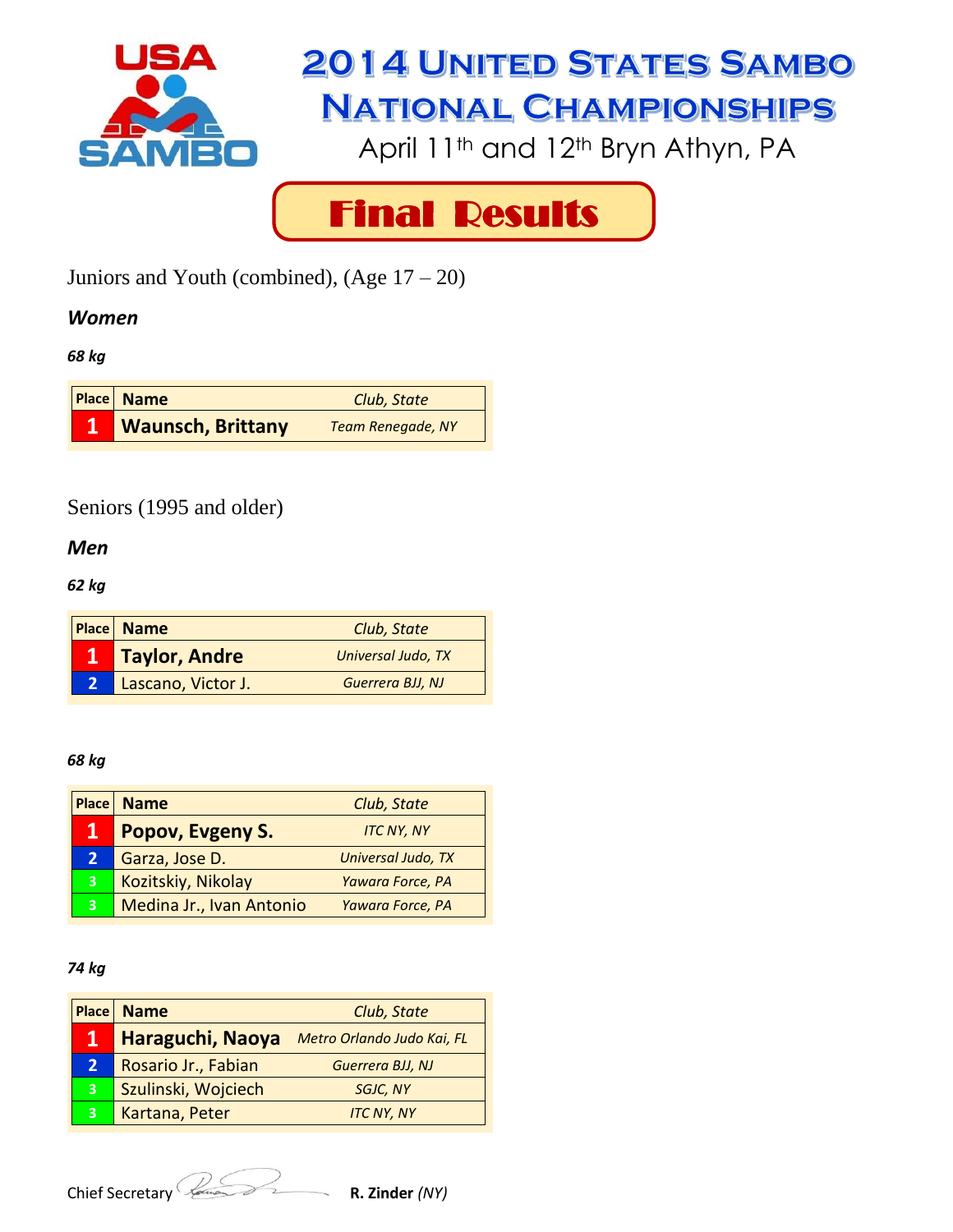

April 11<sup>th</sup> and 12<sup>th</sup> Bryn Athyn, PA

Final Results

#### *82 kg*

|   | Place   Name                                            | Club, State                        |
|---|---------------------------------------------------------|------------------------------------|
|   | <b>Prangishvili, George</b> Georgian Wrestling Club, NY |                                    |
| 2 | Jojua, Solomon                                          | <b>Georgian Wrestling Club, NY</b> |
| 3 | Piaser, Jeremy                                          | <b>Team Renegade, NY</b>           |
|   | Gutman, Daniel                                          | <b>ITC NY, NY</b>                  |

#### *90 kg*

|   | Place   Name                  | Club, State                           |
|---|-------------------------------|---------------------------------------|
| 1 | <b>Nazarov, Toylimurad N.</b> | <b>Georgian Wrestling</b><br>Club, NY |
|   | Scott, Shaun W.               | <b>Team Palay, PA</b>                 |
| 3 | Yokay, Steven                 | Sport Judo, MD                        |

#### *100 kg*

| <b>Place</b>   | <b>Name</b>         | Club, State              |
|----------------|---------------------|--------------------------|
| 1              | Leavoy, Marshall T. | Wall 2 Wall, LA          |
| $\overline{2}$ | Afenheim, Yury      | Sambo 7, MA              |
| 3              | Sansonetti, Anthony | <b>Team Renegade, NY</b> |
| 3              | Purcell, Erik J.    | <b>MPR Endurance, PA</b> |

#### *Over 100 kg*

|              | <b>Place   Name</b>     | Club, State                   |
|--------------|-------------------------|-------------------------------|
| 1            | <b>Ohara, Damian J.</b> | <b>ACLS Athletic Club, NJ</b> |
| $\mathbf{2}$ | Kalika, Eduard          | Spetsnaz USA, IL              |
| 3            | Pedchenko, Victor O.    | Yawara Force, PA              |
| 3            | Irabli, Nicholas        | <b>JMJC. NY</b>               |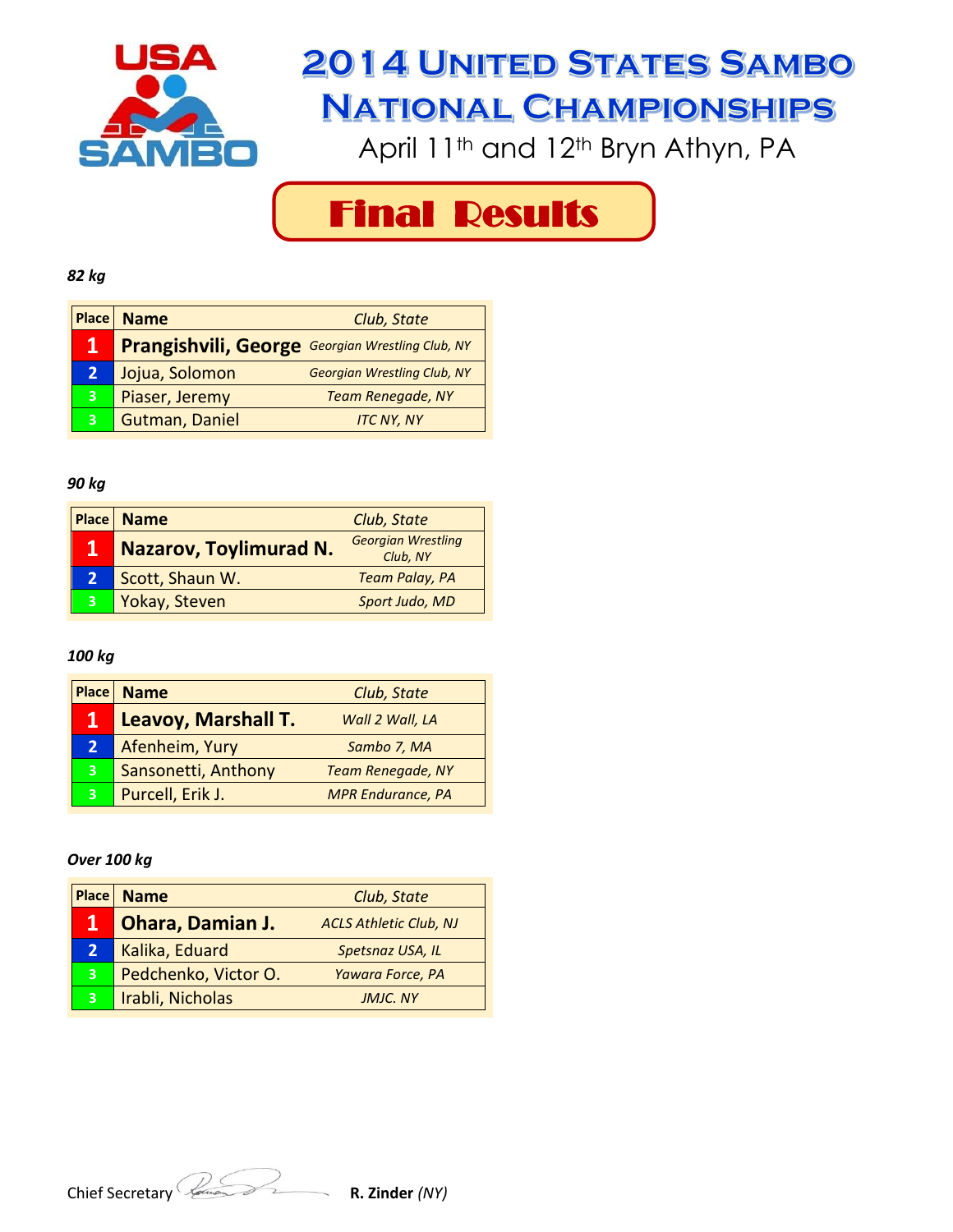

April 11<sup>th</sup> and 12<sup>th</sup> Bryn Athyn, PA



## *Women*

*48 kg*

|             | <b>Place</b> Name      | Club, State         |
|-------------|------------------------|---------------------|
| $\mathbf 1$ | <b>Mercedes Rosas-</b> | <b>SUDA MMA, MI</b> |
|             | Hinojosa, Adriana      |                     |

## *56 kg*

| <b>Place</b>   | <b>Name</b>                         | Club, State         |
|----------------|-------------------------------------|---------------------|
| 1              | <b>Kelly, Danielle N.</b>           | Semper Fi MMA, NJ   |
| $\overline{2}$ | Mercedes Rosas-Hinojosa,<br>Adriana | <b>SUDA MMA, MI</b> |
| 3              | Frasse, Paulina                     | Guerrera BJJ, NJ    |

#### *Over 80 kg*

| <b>Place Name</b> | Club, State        |
|-------------------|--------------------|
| Cutro-Kelly, Nina | Universal Judo, TX |

Chief Secretary **R. Zinder** *(NY)*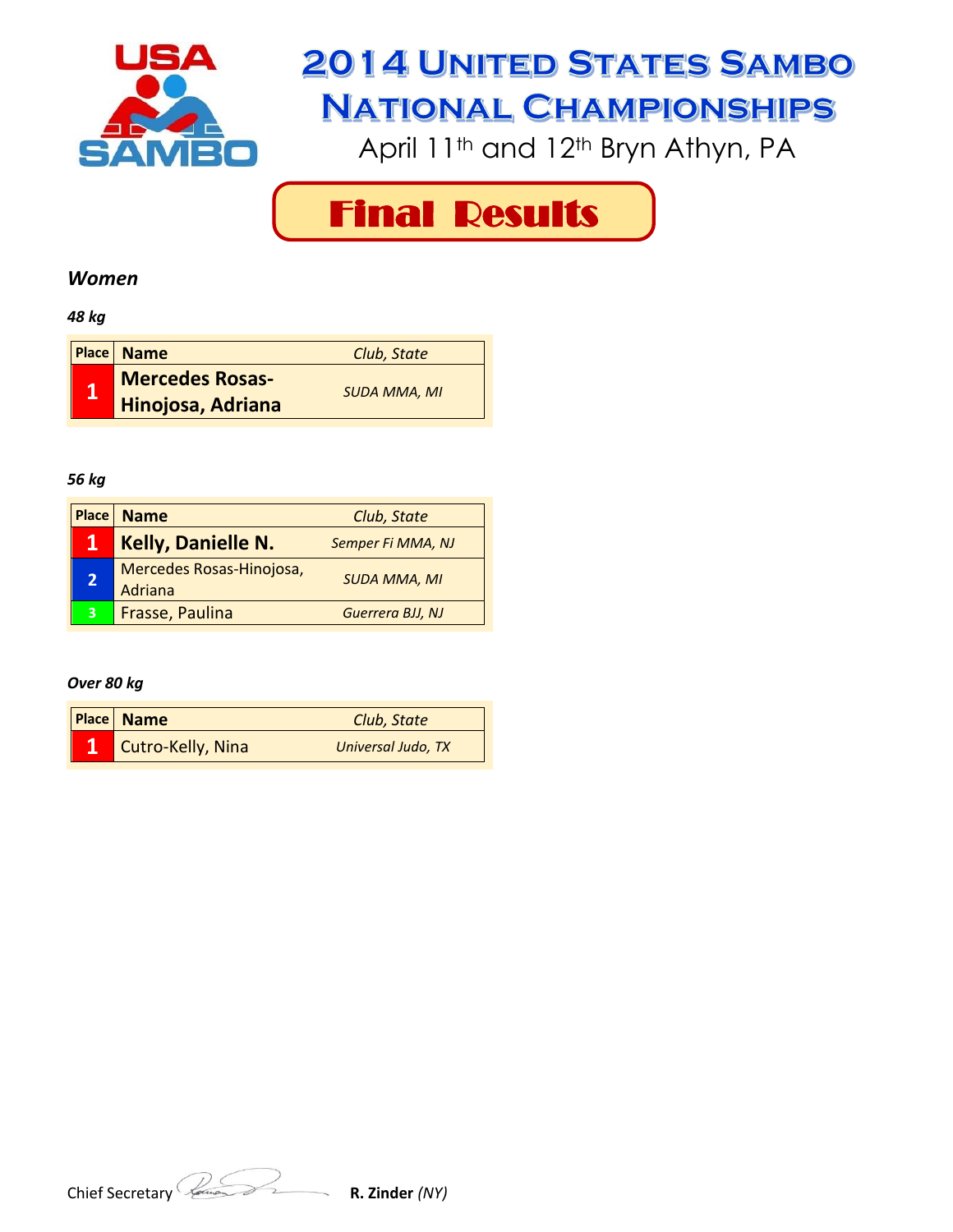

April 11<sup>th</sup> and 12<sup>th</sup> Bryn Athyn, PA



Masters (35 to 44 yo.)

## *Men*

*68 kg*

| <b>Place Name</b> | Club, State |
|-------------------|-------------|
| Lapanne, Scott R. | Sambo 7, MA |

#### *82 kg*

|              | <b>Place   Name</b>  | Club, State              |
|--------------|----------------------|--------------------------|
|              | Lemberskiy, Felix B. | Yawara Force, PA         |
| $\mathbf{2}$ | Lapanne, Scott R.    | Sambo 7, MA              |
|              | Toth, Michael J.     | <b>MPR Endurance, PA</b> |

## *90 kg*

| <b>Place</b> Name         | Club, State    |
|---------------------------|----------------|
| <b>Evlanov, Alexander</b> | Russia         |
| Yokay, Steven             | Sport Judo, MD |

| <b>Place Name</b>   | Club, State              |
|---------------------|--------------------------|
| Purcell, Erik J.    | <b>MPR Endurance, PA</b> |
| Sansonetti, Anthony | <b>Team Renegade, NY</b> |